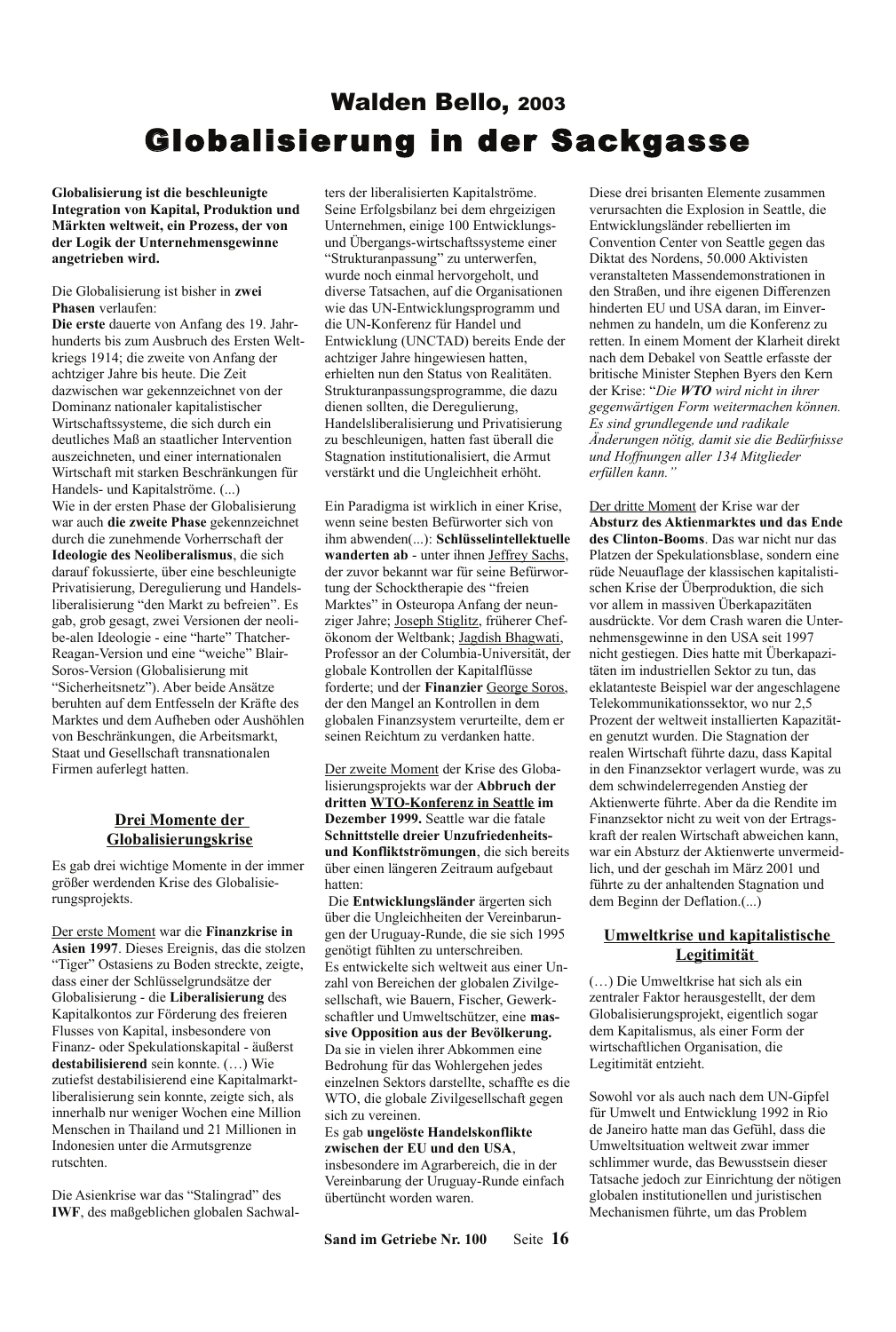anzugehen. Als der Rio-Gipfel die Agenda 21 beschloss, ein globales Programm zur Verbesserung des Umweltschutzes, das seine Entsprechung in nationalen Programmen haben würde, schien dies ein großer Schritt nach vorn zu sein im Hinblick auf eine globale Zusammenarbeit. Die späten achtziger und frühen neunziger Jahre waren außerdem eine Zeit, in der eine Reihe multilateraler Umweltabkommen unterzeichnet wurden, die einen wichtigen Schritt darzustellen schienen für eine Umkehrung der globalen Umweltkrise, wie das Montreal-Protokoll, das zum Schutz der Ozonschicht Kontrollen für die FCKW-Produktion einführte, und das CITES-Abkommen (das Washingtoner Artenschutzabkommen), das dem Handel mit gefährdeten Tier- und Pflanzenarten strenge Kontrollen auferlegte. Und mit Bill Clinton und Al Gore schien man ab 1992 auch eine umweltpolitisch korrekte Regierung zu haben.

#### Diverse Entwicklungen brachten diesen Prozess zu einem Stillstand.

1. Zunächst die Einrichtung der WTO. Wie Ralph Nader sagte - für die WTO gingen die Geschäfte der Unternehmer "über alles" (auf Deutsch! d.Ü.), d.h. über praktisch alle Dimensionen des wirtschaftlichen und gesellschaftlichen Lebens außer der nationalen Sicherheit. Mit anderen Worten -Gesetze, die natürliche Ressourcen und die Umwelt schützten, mussten geändert werden, wenn man der Meinung war, sie legten Normen fest, die unfair gegenüber ausländischen Handelsinteressen waren. In einer Reihe spektakulärer Fälle - der Thunfisch-Delfin-Fall zwischen den USA und Mexiko, der Shrimp-Schildkröten-Streit, in dem sich die USA und die asiatischen Länder gegenüberstanden - schien es, als würden nationale Umweltgesetze dem Freihandel untergeordnet. Die Entwicklung schien den Umweltschutz in den einzelnen Ländern auf den kleinsten gemeinsamen Nenner herunterzudrücken, anstatt ihn auf einen möglichst hohen Standard zu bringen. 2. Zweitens schreckte die aggressive Vorgehensweise von Seiten der Unternehmen beim Einsatz modernster Lebensmittelund Biotechnologie Umweltschützer und Bürgerschaften weltweit auf. Das EU-Verbot für hormonbehandeltes Rindfleisch aus den USA - als Reaktion auf die Forderungen der Bevölkerung in Europa - bestand weiter, obwohl die WTO es als illegal betrachtete. Ebenso führten gentechnische Veränderungen in der landwirtschaftlichen Produktion und der gleichzeitige Widerstand gegen die Verwendung von Umweltzeichen durch US-Firmen wie Monsanto zu einem Verbraucher-Backlash in Europa und anderen Teilen der Welt, wobei das Vorsorgeprinzip als eine mächtige Waffe gegen das "Sound-Science"-Kriterium der US-Unternehmen eingesetzt wurde (Entscheidung nach wissenschaftlichen Erkenntnissen auf der Basis gesundheits- oder nährwertrelevanter Daten). Außerdem führte der aggres-sive Versuch US-amerikanischer Biotech-Firmen. Patente auf Lebensformen und Samen auszudehnen, zu starkem Wider-stand bei Landwirten. Verbrauchern und Umweltschützern gegen das, was sie als "Privatisierung" des seit Urzeiten beste-henden Wechselspiels zwischen der Natur und den Gemeinwesen bezeichneten.

3. Drittens wurde der starke Widerstand des US-amerikanischen Industriesektors gegen die Anerkennung der Tatsache der globalen Erwärmung, zu einem Zeitpunkt, da die Eiskappen an den Polen immer schneller schmolzen, als ein dreister Versuch wahrgenommen, Profit über das Interesse der Allgemeinheit zu stellen. Diese Wahrnehmung konnte sich nur verstärken als es den Unternehmen während der Clinton-Regierung gelang, einen gemeinsamen globalen Vorstoß, die globale Erwärmung effektiv anzugehen, zu blockieren - und später definitiv zunichte zu machen, als sich die Bush-Regierung weigerte, das Kyoto-Protokoll gegen den Klimawandel, das sowieso schon schwach genug war, zu unterschreiben und zu ratifizieren

### Die aggressive umweltfeindliche Hal-

tung der US-Unternehmen war einer der Faktoren, die selbst in den USA zu einem großen Misstrauen gegenüber der Industrie führten, wo 72 Prozent der Amerikaner im Jahr 2000 in einer Umfrage der Business Week angaben, die Industrie habe "zu viel Macht über ihr Leben", worauf das führende Wirtschaftsblatt der USA die USamerikanischen Unternehmer warnte: "Ihr seid selber schuld, wenn ihr diese Warnungen ignoriert."

Gleichzeitig hatten die Entwicklungsländer den Eindruck, mit der Forderung, der Ausstoß der Entwicklungsländer an Treibhausgasen müsse praktisch denselben Beschränkungen unterworfen werden wie bei den Industrieländern, bevor Washington das Kyoto-Abkommen unterschreiben würde, benutzten die USA Umweltargumente, um die Entwicklung der Entwicklungsländer zu verlangsamen. Und dieser Verdacht war sicher nicht unbegründet, denn die Leute in der Bush-Administration hatten China im Visier, dessen rasche Entwicklung als eine strategische Gefahr für die USA betrachtet wurde. Der Umweltschutz wurde von den USA eingesetzt in dem Bemühen, sich den geo-ökonomischen, geopolitischen Vorteil zu erhalten.

Zu Beginn des neuen Jahrtausends hatte sich der globale Konsens, den der Rio-Gipfel darstellte, dann bereits aufgelöst und brach praktisch zusammen unter der massiven Greenwashing-Kampagne der Industrie, die durch den Welt-Gipfel für nachhaltige Entwicklung in Johannesburg im September 2002 (auch als Rio+10

Sand im Getriebe Nr. 100 Seite 17 bekannt) ausgelöst wurde. Die "nachhal-tige Entwicklung", eine Vision, die wirtschaftliches Wachstum mit ökologischer Stabilität in Einklang bringen sollte, blieb auf der Strecke(...)

Vor einigen Jahren meinten viele, dass ein langsameres Wachstum und niedrigere Verbrauchsraten der Schlüssel zur Stabilisierung der Umwelt, und dies ließ sich durch bewusste politische Entscheidungen, die die Öffentlichkeit unterstützte, erreichen. Immer mehr weicht diese Analyse der radikaleren Ansicht, dass die Hauptschuld bei einer ungehemmten kapitalistischen Produktionsform liegt, die unaufhörlich die Gaben der Natur in Wirtschaftsgüter verwandelt und ständig neue Bedürfnisse schafft. Der Kapitalismus erodiert konstant das In-der Natur-Sein (Kreatur) und In-der-Gesellschaft-Sein (Bürger) von Mann und Frau und formt, während er sie als Arbeiter ihrer Lebensenergie beraubt, gleichzeitig ihr Bewusstsein um eine einzige Rolle herum: die des Verbrauchers. Der Kapitalismus hat viele "Gesetze der Bewegung", aber eines der destruktivsten im Hinblick auf die Umwelt ist Says Gesetz, das besagt, dass das Angebot seine eigene Nachfrage schafft. Der Kapitalismus ist eine Nachfrage schaffende Maschine, die die lebendige Natur in tote Wirtschaftsgüter und natürlichen Reichtum in totes Kapital verwandelt.

Kurz - der Umweltschutz hat im Laufe des letzten Jahrzehnts seinen radikalen Ansatz wiedererlangt und ist von der Kritik an der Globalisierung übergegangen zu einer Kritik an der Dynamik des gesamten Kapitalismus.  $(\ldots)$ 

### Die Wirtschaft und Politik der <u>Überdehnung</u>

Angesichts der engen Verknüpfung mit strategischen Zielen muss jede Diskussion der voraussichtlichen Ergebnisse der Wirtschaftspolitik der Bush-Administration sowohl den Zustand der US-Wirtschaft und die Weltwirtschaft berücksichtigen als auch den größeren strategischen Rahmen. Eine wichtige Basis für ein erfolgreiches imperiales Management ist eine expandierende nationale und globale Wirtschaft - was durch die andauernde Periode der Deflation und Stagnation, die vor uns liegt, verhindert wird, die eher interkapitalistische Rivalitäten schüren dürfte.

Außerdem gehören nicht nur wirtschaftliche und politische Ressourcen dazu, sondern auch politische und ideologische Ressourcen. Denn ohne Legitimität - ohne das, was Gramsci "den Konsens" der Dominierten nannte, dass ein Herrschaftssystem gerecht ist - kann ein imperiales Management nicht stabil sein.

(...) Während seines Kampfes gegen den Kommunismus in der Zeit nach dem Zweiten Weltkrieg fand Washington eine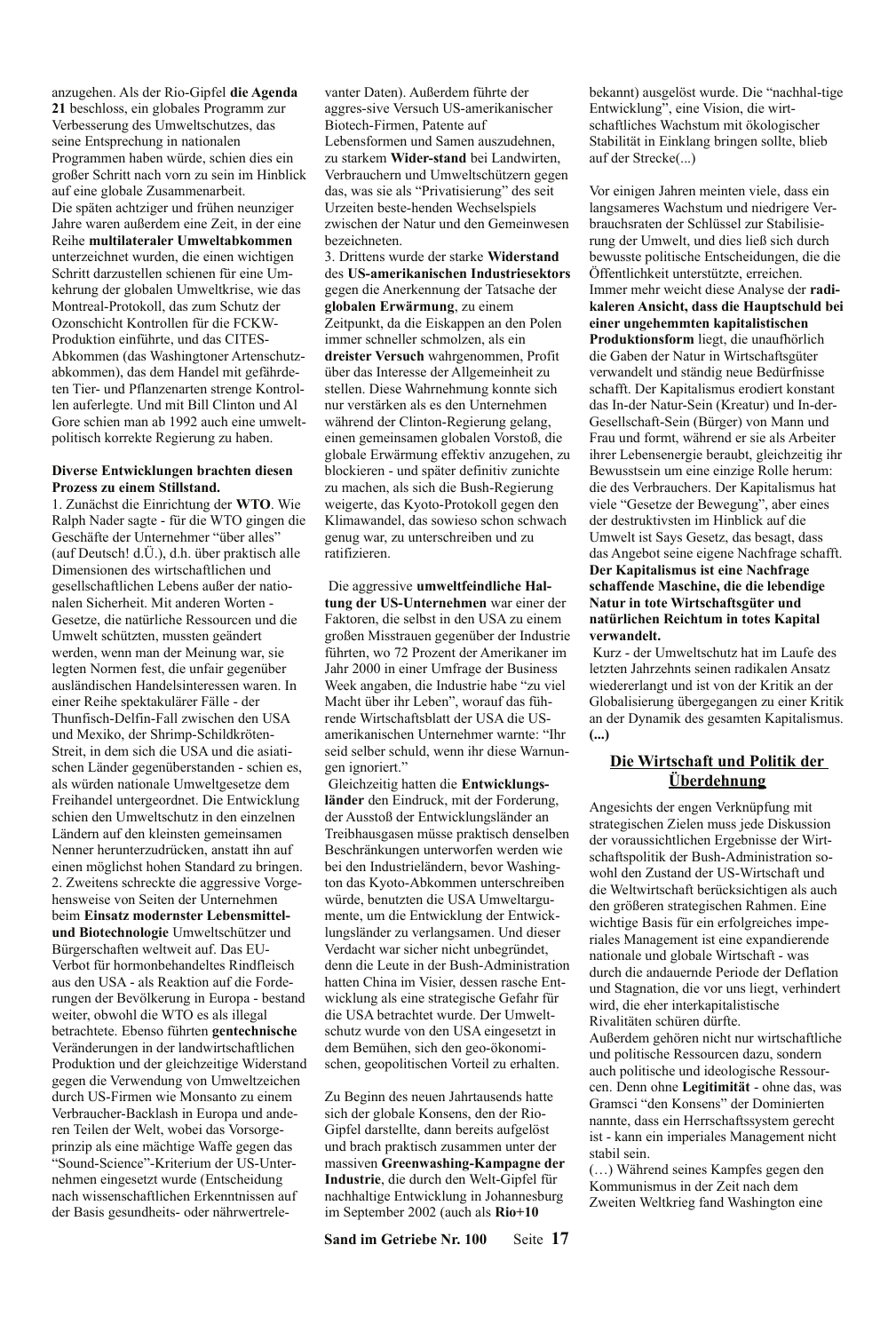politische Formel zur Legitimierung seines globalen Einflussbereiches. Die beiden Elemente dieser Formel waren Multilateralismus als ein System globaler Regierung und freiheitliche Demokratie. Unmittelbar nach Ende des Kalten Krieges waren in der Tat Erwartungen einer modernen Version der Pax Romana weitverbreitet. In liberalen Kreisen hoffte man, die USA würden ihren Status als alleinige Supermacht nutzen, um eine multilaterale Ordnung zu untermauern, die ihre Vorherrschaft institutionalisieren aber auch weltweit einen Augusteischen Frieden garantieren würde. Das war der Pfad der Wirtschaftsglobalisierung und multilateralen Governance. Das war der Pfad, den George W. Bushs Unilateralismus auslöschte. (...) Es wird extrem schwierig sein, die moralische Vision wiederherzustellen, die nötig wäre, um einen Konsens für eine Vorherrschaft der USA zu schaffen. Tatsächlich denkt man heutzutage in Washington, das effektivste Mittel, Konsens herzustellen, sei die Androhung von Gewalt. Darüber hinaus ist das eigentliche Ziel einflussreicher neokonservativer Autoren wie Robert Kagan und Charles Krauthammer offensichtlich, trotz ihres Geredes über die Verbreitung von Demokratie in der arabischen Welt: Die Manipulation der Mechanismen freiheitlicher Demokratie zur Schaffung eines pluralistischen Wettbewerbs, der die arabische Einheit zerstören würde. Den Arabern die Demokratie zu bringen, war weniger ein nachträglicher Einfall als vielmehr ein nicht ganz ernst gemeinter Slogan.

Die Bush-Leute haben kein Interesse daran, eine neue Pax Romana zu schaffen. Was sie wollen, ist eine Pax Americana, in der die meisten untergeordnete Bevölkerungen, wie die Araber, in Schach gehalten werden von einem gesunden Respekt für die tödliche amerikanische Macht, während die Loyalität anderer Gruppen, wie der philippinischen Regierung, mit dem Versprechen von Cash

erkauft wird. Ohne eine moralische Vision, mit der sich die globale Mehrheit an das imperiale Zentrum binden ließe, kann diese Art imperialen Managements nur eines hervorrufen: Widerstand. Das große Problem des Unilateralismus ist die Überdehnung, oder ein Missverhältnis zwischen den Zielen der Vereinigten Staaten und den Ressourcen, die nötig sind, um diese Ziele zu erreichen. Überdehnung ist relativ. D.h. sie ist weitgehend eine Frage des Widerstandes. Eine überdehnte Macht kann selbst bei deutlicher Verstärkung ihrer militärischen Macht, anschließend in einem schlechteren Zustand sein, falls der Widerstand gegenüber seiner Macht in noch höherem Maße steigt. Zu den Schlüsselindikatoren der Überdehnung der USA gehören:

· Washingtons fortwährendes Unvermögen, eine neue politische Ordnung im Irak herzustellen, die als eine sichere Grundlage für die Kolonialherrschaft dienen würde;

sein Unvermögen, in Afghanistan ein amerikafreundliches Regime außerhalb von Kabul zu konsolidieren;

die Unfähigkeit eines maßgeblichen Verbündeten, Israel, selbst mit der uneingeschränkten Unterstützung Washingtons den Aufstand des palästinensischen Volkes zu unterdrücken:

das Entflammen arabischer und muslimischer Gefühle im Nahen und Mittleren Osten, in Südasien und Südostasien, was zu massiven ideologischen Zugewinnen für islamische Fundamentalisten führt genau das, was Osama bin Laden von Anfang an wollte;

• der Zusammenbruch der atlantischen Allianz des Kalten Kriegs und die Entstehung einer neuen, mit gleicher Kraft entgegenwirkenden Allianz, in deren Zentrum Deutschland und Frankreich stehen:

• das Schmieden einer starken Bewegung der globalen Zivilgesellschaft gegen den Unilateralismus, Militarismus und die wirtschaftliche Vorherrschaft der USA, die gegenwärtig maßgeblich in der globalen Antikriegsbewegung ihren Ausdruck findet<sup>.</sup>

· die Regierungsübernahme anti-neoliberaler, anti-US-amerikanischer Bewegungen vor Washingtons eigener Haustür -Brasilien, Venezuela und Ecuador, während die Bush-Administration mit dem Nahen Osten beschäftigt ist:

• immer negativere Auswirkungen des Militarismus auf die US-Wirtschaft, je mehr die Militärausgaben neue Staatsschulden nötig machen und je mehr die Schuldenaufnahme von der Finanzierung durch ausländische Quellen abhängt, was weitere Belastungen bedeutet innerhalb einer Wirtschaft, die bereits heftig mit der Stagnation zu kämpfen hat.

(...) Wir befinden uns jetzt - um es kurz zu machen - in einem historischen Strudel, der gekennzeichnet ist durch eine dauerhafte Wirtschaftskrise, die Ausbreitung globalen Widerstands, das Wiedererstarken des Machtgleichgewichts zwischen zentralen Staaten und das Wiederauftauchen akuter inter-imperialistischer Widersprüche. Wir sollten einen gesunden Respekt vor der Macht der USA haben, aber wir dürfen sie auch nicht überschätzen. Es sieht so aus, als wären die USA massiv überdehnt und als wäre das, was wie der Ausdruck von Stärke aussieht, tatsächlich strategische Schwäche.

(Verfasst für die McPlanet-Konferenz in Berlin am 27. Juni 2003. Die Originalversion dieses Texts erscheint in der Herbstausgabe des "New Labor Forum".) Übersetzung: Karin Ayshe, ehrenamtliche Übersetzerin, coorditrad@attac.org **Focus on the Global South.** 

www.focusweb.org Vollständiger Text in SiG 25

# Walden Bello, 2009 Die Vorzüge der Deglobalisierung

Der gegenwärtige weltweite Abschwung der stärkste seit der Weltwirtschaftskrise vor 70 Jahren – hat den letzten Nagel in den Sarg der Globalisierung getrieben. In den vergangenen beiden Jahren hat sich die Globalisierung endgültig diskreditiert, nachdem sie sich schon lange in der Defensive befand wegen der immer deutlicheren Anzeichen von wachsender weltweiter Armut und Ungleichheit. Als der viel begrüßte Prozess der Interdependenz von Finanzen und Handel sich umkehrte, wurde er zum Treibriemen nicht etwa von Wohlstand, sondern von ökonomischer Krise und Zusammenbruch.

#### Ende einer Ära

In ihren Reaktionen auf die gegenwärtige Wirtschaftskrise legten die Regierungen ein Lippenbekenntnis zur globalen Koordinierung ab, beeilten sich aber, getrennte Programme zur Stimulierung der nationalen Märkte aufzulegen. Damit verabschiedeten sich die Regierungen stillschweigend vom exportorientierten Wachstum, das lange der Motor vieler Wirtschaften gewesen war und dem die Patentrezepte zur Förderung der Handelsliberalisierung galten, die, durch Komplettierung der Doha-Runde der

Sand im Getriebe Nr. 100 Seite 18

Handelsbeziehungen unter der Regie der WTO, ein Gegenmittel zum globalen Abschwung sein sollten. Inzwischen bricht sich die Erkenntnis Bahn, dass es keine Rückkehr zu einer Welt geben wird, die im Kern von ausgabefreudigen amerikanischen Konsumenten abhängt, da viele von diesen bankrott sind und niemand ihre Stelle eingenommen hat.

Gleichgültig ob diese Maßnahmen nun international vereinbart oder einseitig durch nationale Regierungen getroffen worden sind, wird dem Finanzkapital, dessen ungehinderte Mobilität der Hauptfaktor der